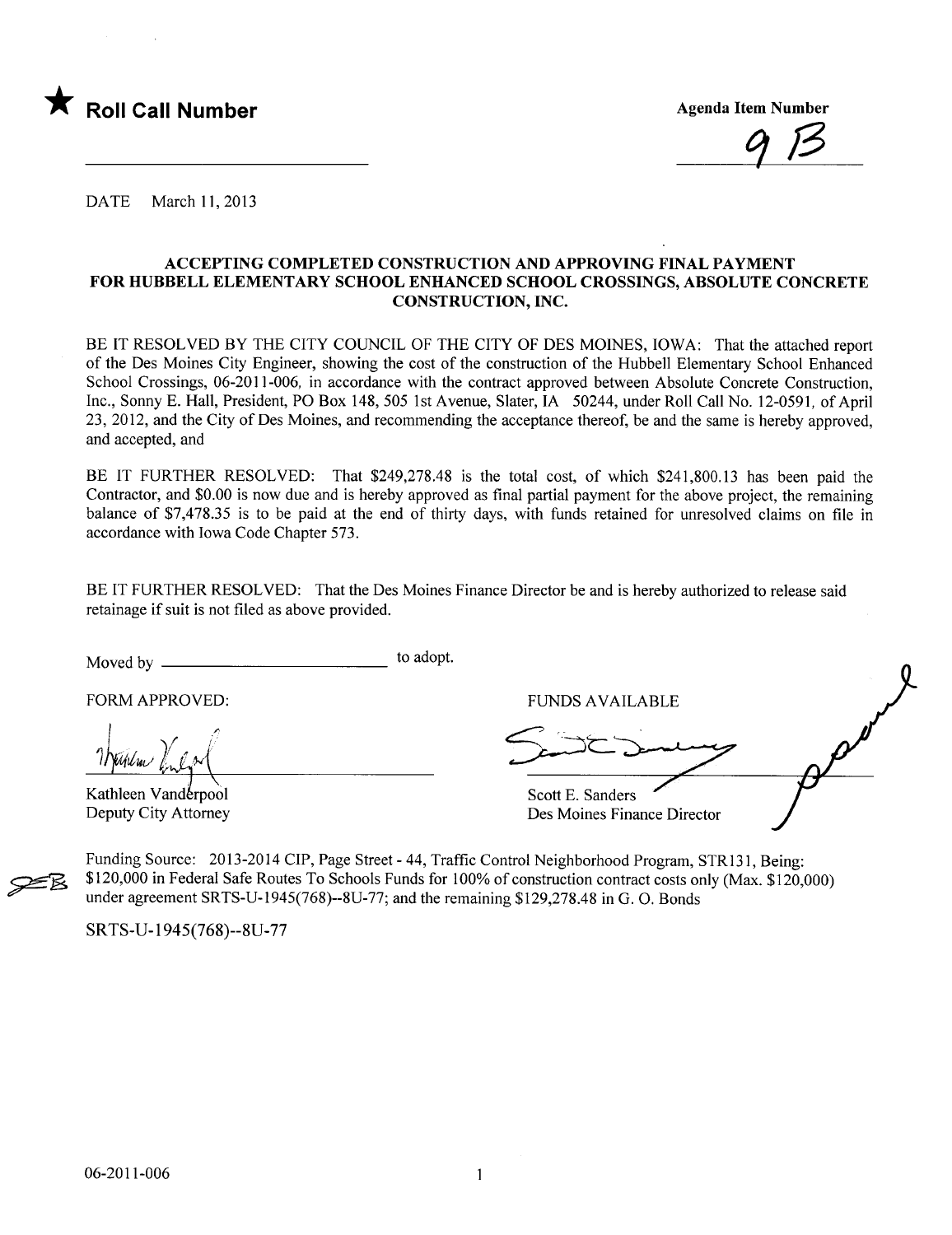

 $\mathcal{L}$ 



DATE March 11,2013

| <b>COUNCIL ACTION</b> | <b>YEAS</b> | <b>NAYS</b> | <b>PASS</b> | <b>ABSENT</b>   | <b>CERTIFICATE</b>                                                                            |
|-----------------------|-------------|-------------|-------------|-----------------|-----------------------------------------------------------------------------------------------|
| <b>COWNIE</b>         |             |             |             |                 |                                                                                               |
| COLEMAN               |             |             |             |                 |                                                                                               |
| <b>GRIESS</b>         |             |             |             |                 | I, DIANE RAUH, City Clerk of said City hereby                                                 |
| <b>HENSLEY</b>        |             |             |             |                 | certify that at a meeting of the City Council of                                              |
| <b>MAHAFFEY</b>       |             |             |             |                 | said City of Des Moines, held on the above date,                                              |
| <b>MEYER</b>          |             |             |             |                 | among other proceedings the above was adopted.                                                |
| <b>MOORE</b>          |             |             |             |                 |                                                                                               |
| <b>TOTAL</b>          |             |             |             |                 | IN WITNESS WHEREOF, I have hereunto set my<br>hand and affixed my seal the day and year first |
| <b>MOTION CARRIED</b> |             |             |             | <b>APPROVED</b> | above written.                                                                                |
|                       |             |             |             | Mayor           | City Clerk                                                                                    |
| 06-2011-006           |             |             |             |                 | റ                                                                                             |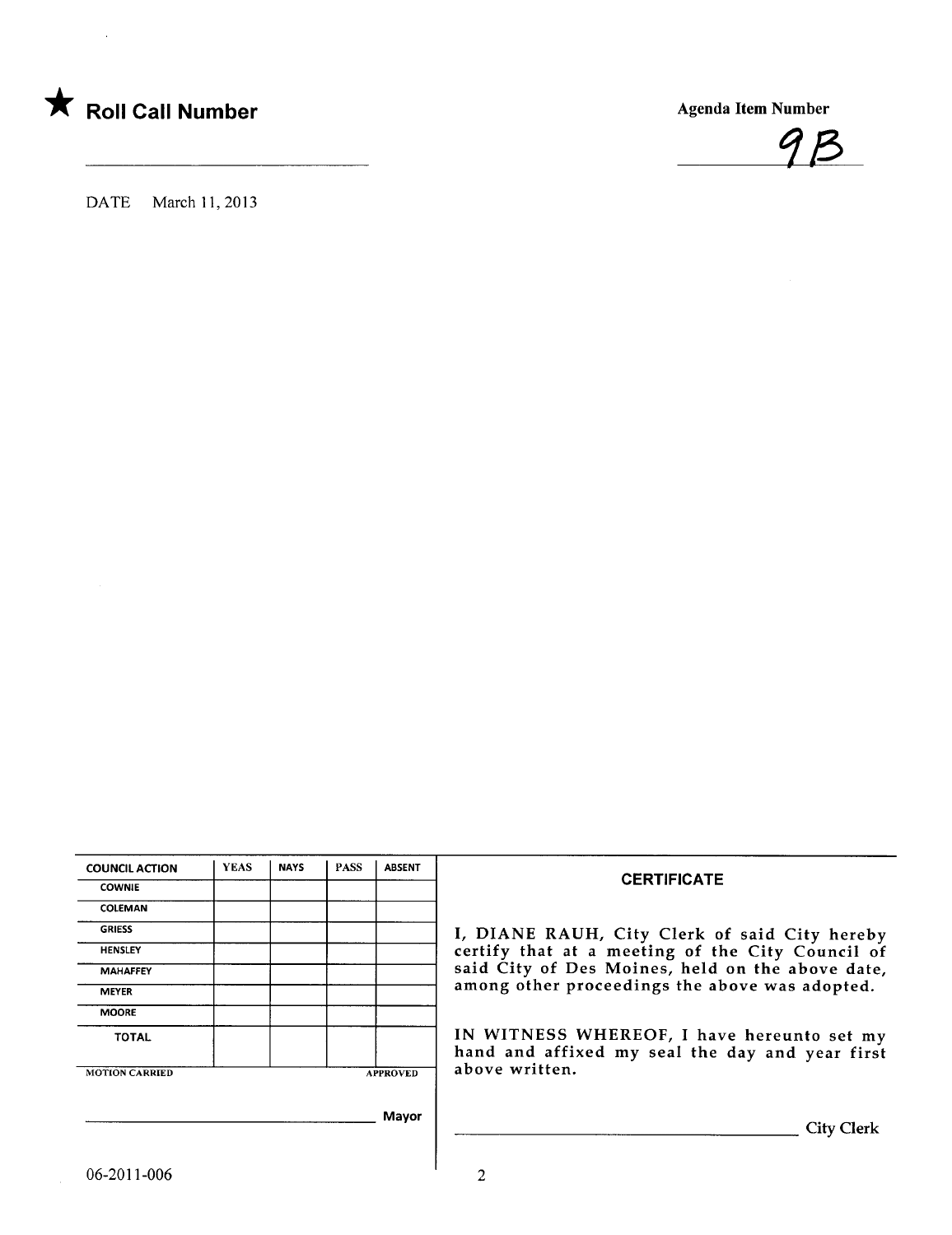

TI\ENO\Design\B6\28II\B8BS\Drawings\Loc\_Mop\LOC\_MAP.DGN

 $9B$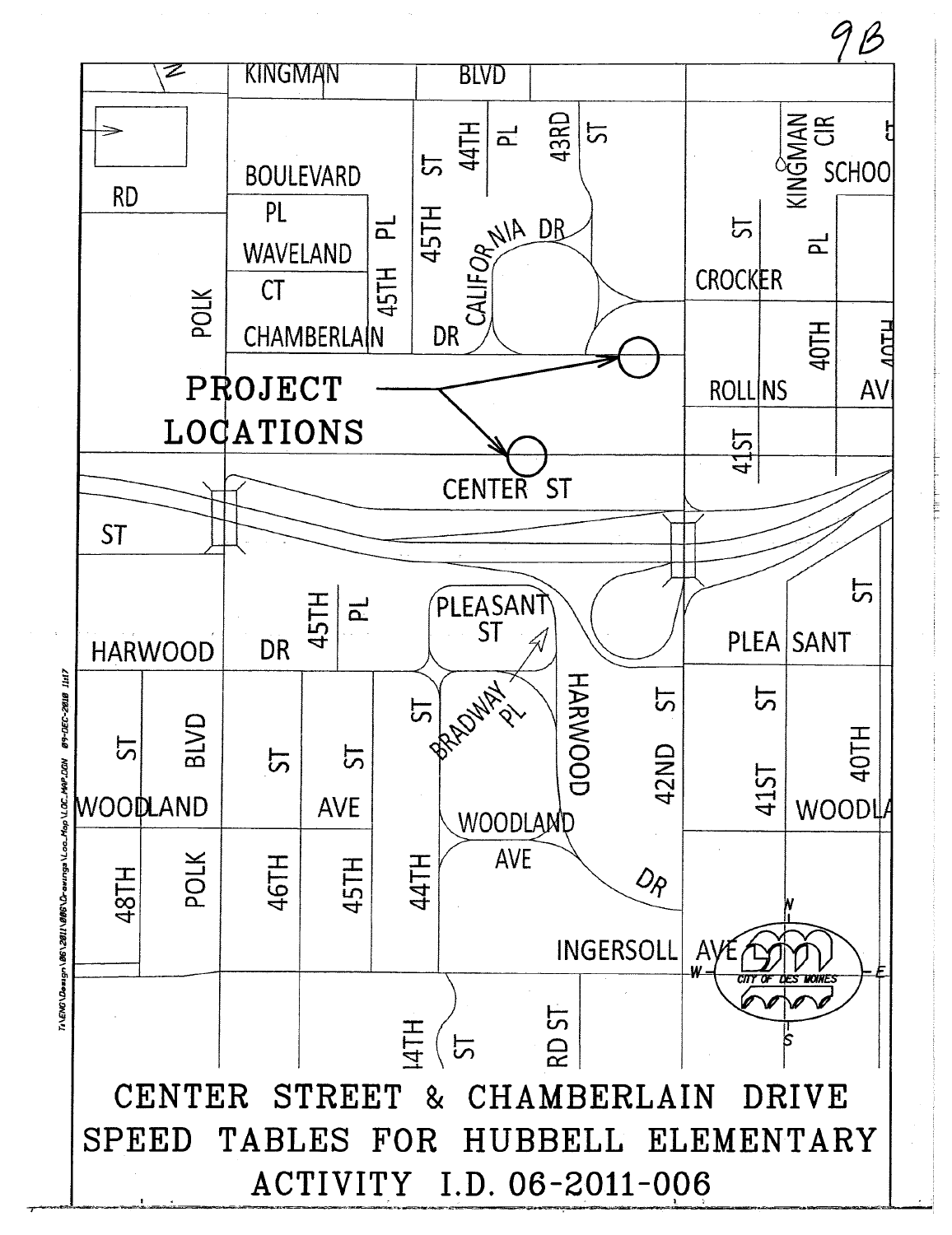

## PROJECT SUMMARY

## Hubbell Elementary School Enhanced School Crossings

### Activity ID 06-2011-006

On April 23, 2012, under Roll Call No. 12-0591, the Council awarded the contract for the above improvements to Absolute Concrete Construction, Inc., in the amount of \$228,938.25. Tabulated below is a history of project change orders.

| Change<br>Order No. | <b>Initiated By</b> | <b>Description</b>                                                                  | Amount       |
|---------------------|---------------------|-------------------------------------------------------------------------------------|--------------|
|                     | City                | 6/26/2012                                                                           | \$9,538.65   |
|                     |                     | Provide access Road to Hubbell School, related<br>additional signage, and clean-up. |              |
| 2                   | Engineering         | 8/22/2012                                                                           | \$6,103.56   |
|                     |                     | Add storm manhole at existing sewer, and erosion                                    |              |
| 3                   | City                | 12/18/2012                                                                          | \$4,698.02   |
|                     |                     | Adjust contract quantities to final asbuilt quantities.                             |              |
|                     |                     | <b>Original Contract Amount</b>                                                     | \$228,938.25 |
|                     |                     | <b>Total Change Orders</b>                                                          | \$20,340.22  |
|                     |                     | Percent of Change Orders to Original Contract                                       | 8.88%        |
|                     |                     | <b>Total Contract Amount</b>                                                        | \$249,278.48 |
|                     |                     |                                                                                     |              |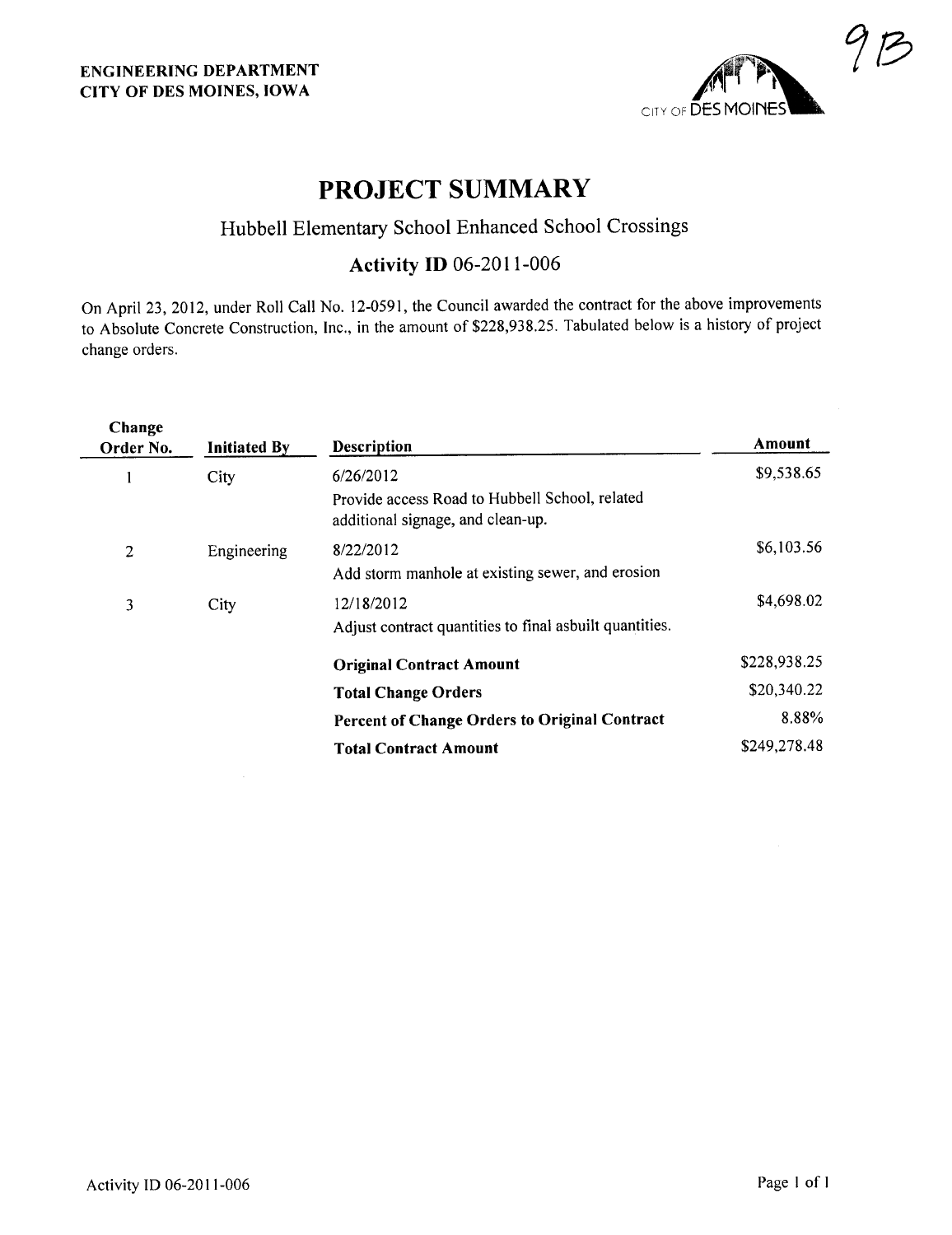March 11,2013



#### CERTIFICATION OF COMPLETION

#### AGENDA HEADING:

Accepting completed construction and approving final payment for the Hubbell Elementary School Enhanced School Crossings, Absolute Concrete Construction, Inc.

#### SYNOPSIS:

Approve the Engineer's Certification of Completion, accept construction of said improvement, and authorize final payment to the contractor.

#### FISCAL IMPACT:

Amount: \$249,278.48 As-Built Contract Cost

Funding Source: 2013-2014 CIP, Page Street - 44, Traffic Control Neighborhood Program, STR131, Being: \$120,000 in Federal Safe Routes To Schools Funds for 100% of construction contract costs only (Max. \$120,000) under agreement SRTS-U-1945(768)--8U-77; and the remaining \$129,278.48 in G. O. Bonds

#### CERTIFICATION OF COMPLETION:

On April 23, 2012, under Roll Call No. 12-0591, the City Council awarded a contract to Absolute Concrete Construction, Inc., Sonny E. Hall, President, PO Box 148, 505 1st Avenue, Slater, IA 50244 for the construction of the following improvement:

Hubbell Elementary School Enhanced School Crossings, 06-2011-006

The improvement includes construction of two speed tables by removal and replacement of street paving, sidewalk replacement, sidewalk ramp construction, pavement markings, storm sewer construction including manholes and intakes, and other incidental items; all in accordance with the contract documents, including Plan File Nos. 535-098/138, located on the 4200 block of Chamberlain Drive and the 4400 block of Center Street, Des Moines, Iowa

I hereby certify that the construction of said Hubbell Elementary School Enhanced School Crossings, Activity ID 06-20 11-006, has been completed in substantial compliance with the terms of said contract, and I hereby recommend that the work be accepted. The work commenced on June 11,2012, and was completed on February 28,2013.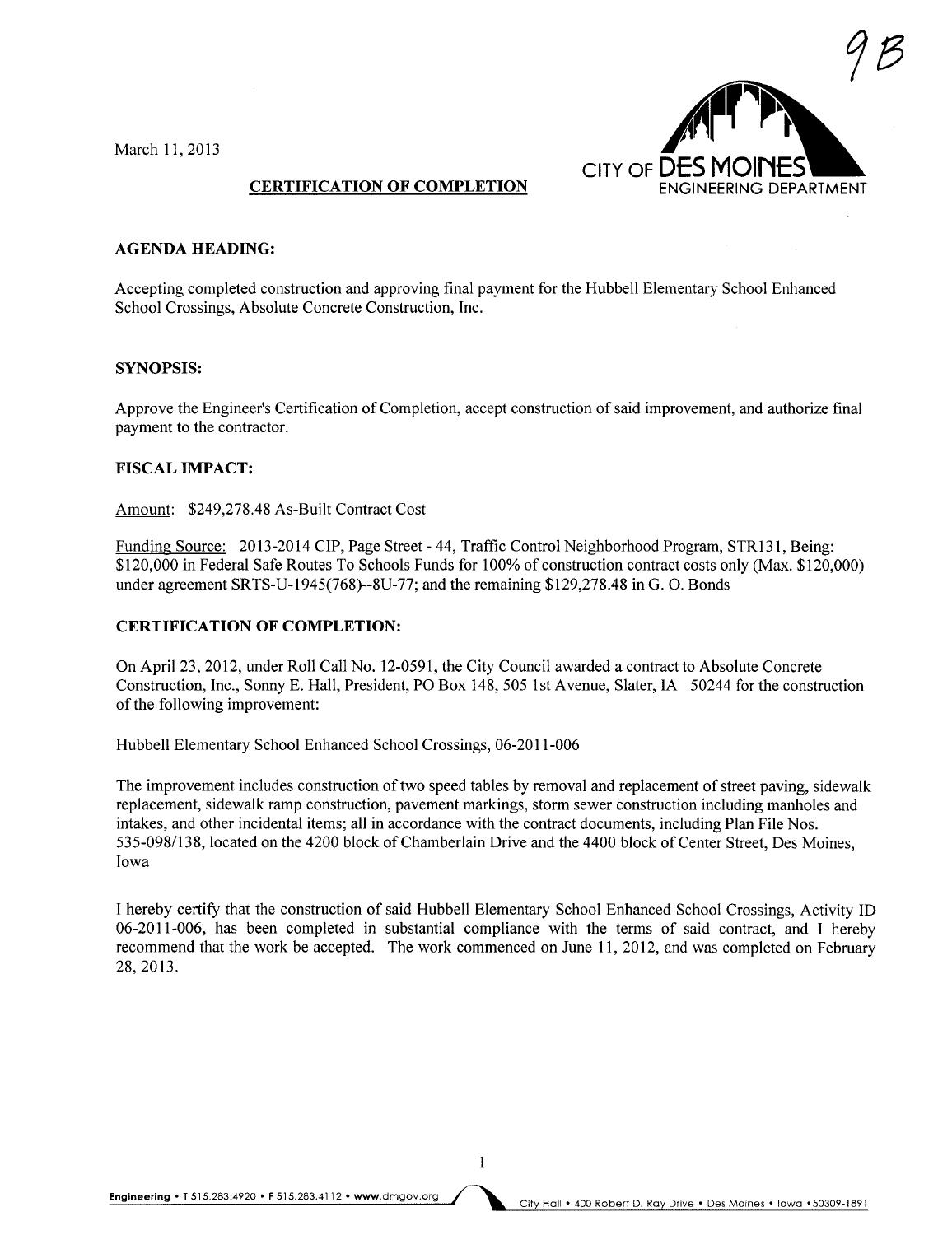I further certify that \$249,278.48 is the total cost of said improvement, of which \$241,800.13 has been paid the Contractor and \$0.00 is now due and is hereby approved as final partial payment for the above project, the remaining balance of \$7,478.35 is to be paid at the end of thirty days, with funds retained for unresolved claims on file in accordance with Iowa Code Chapter 573. The amount of completed work is shown on the attached Estimate of Construction Completed.

Jet Eleven m

Jeb E. Brewer, P.E. Des Moines City Engineer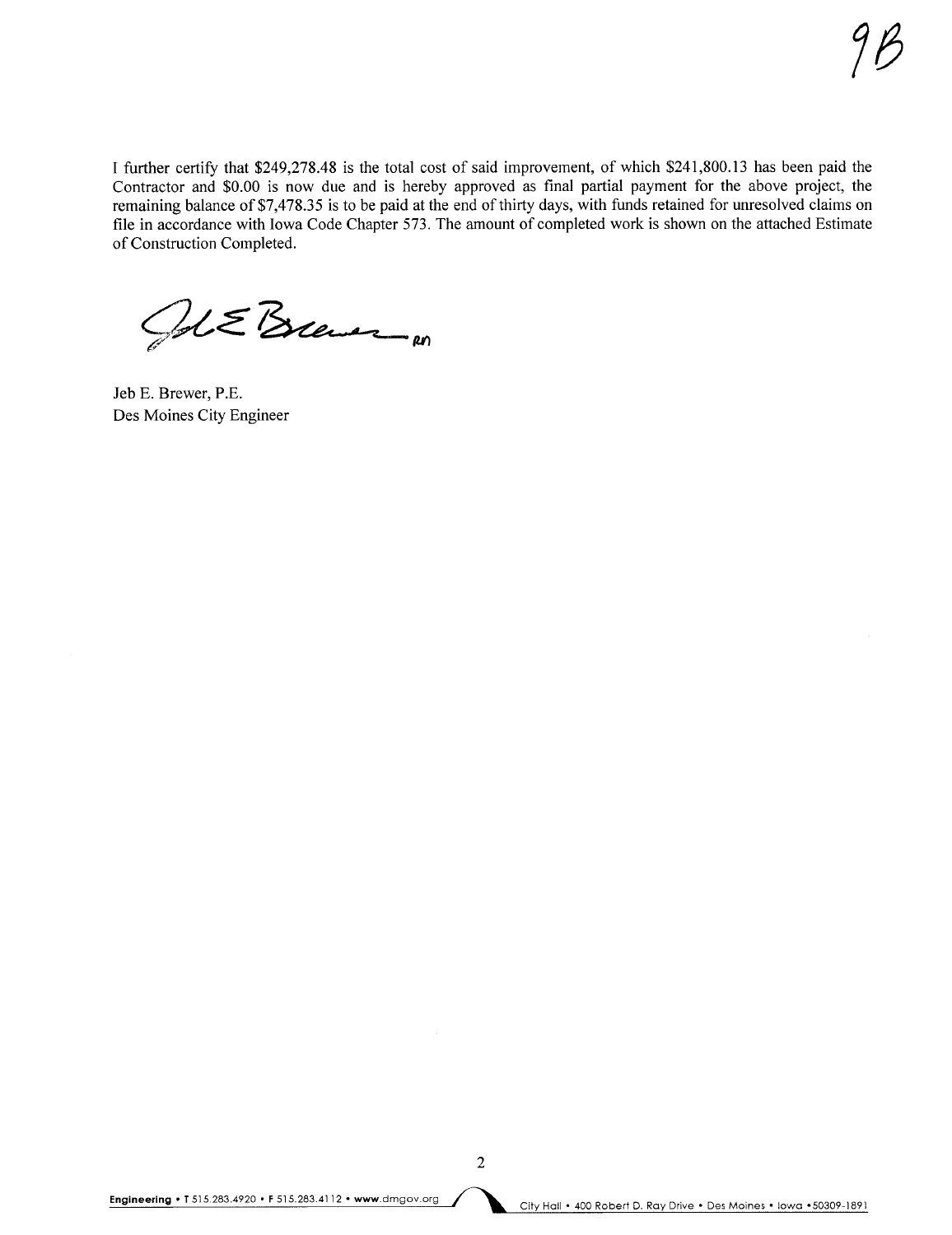ENGINEERING DEPARTMENT ENGINEERING DEPARTMENT CITY OF DES MOINES, IOWA CITY OF DES MOINES, IOWA

 $CITY$  of  $\overline{L}$ 

# ESTIMATE OF CONSTRUCTION COMPLETED ESTIMATE OF CONSTRUCTION COMPLETED FROM 12/01/2012 TO 2/07/13 FROM 12/01/2012 TO 2/07/3

PARTIAL PAYMENT NO. 5 FINAL PARTIAL PAYMENT NO. 5 FINAL

PROJECT: HUBBELL ELEMENTARY SCHOOL ENHANCED SCHOOL CROSSINGS PROJECT: HUBBELL ELEMENT ARY SCHOOL ENHANCED SCHOOL CROSSINGS CONTRACTOR: ABSOLUTE CONCRETE CONSTRUCTION, INC. CONTRACTOR: ABSOLUTE CONCRETE CONSTRUCTION, INC.

Date: 2/07/13 Proj No: SRTS-U-1945(768)--8U-77 Activity ID: 06-2011-006 Proj No: SRTS-U-1945(768)--8U-77 Activity ID: 06-2011-006

Date: 2/07/13

|              |                                      |                                          |                             |                                |                  |                              |                                                  |                                                                        |                          |                                   |                 |                                       |                           |                                              |                     |                     |                                |                    |                                |                           |                |                                           |                                                      |                              |                               |                 |              |                                       | 0             |             |             |
|--------------|--------------------------------------|------------------------------------------|-----------------------------|--------------------------------|------------------|------------------------------|--------------------------------------------------|------------------------------------------------------------------------|--------------------------|-----------------------------------|-----------------|---------------------------------------|---------------------------|----------------------------------------------|---------------------|---------------------|--------------------------------|--------------------|--------------------------------|---------------------------|----------------|-------------------------------------------|------------------------------------------------------|------------------------------|-------------------------------|-----------------|--------------|---------------------------------------|---------------|-------------|-------------|
|              | TOTAL AMOUNT                         | \$6,832.88                               | \$3,570.94                  | \$1,700.00                     | \$9,000.00       | \$2,265.25                   | \$79,501.50                                      | \$12,649.00                                                            | \$2,754.00               | \$6,525.00                        | \$5,600.00      | \$2,043.00                            | \$900.00                  | \$15,621.75                                  | \$8,832.00          | \$1,696.25          | \$16,251.85                    | \$2,800.00         | \$8,949.67                     | \$977.50                  | \$450.00       | \$2,578.73                                | \$1,050.00                                           | \$1,766.25                   | \$450.00                      | \$2,350.00      | \$20,000.00  | \$7,455.00                            | \$9,065.70    | \$9,538.65  |             |
|              | UNIT PRICE                           | \$17.50                                  | \$18.75                     | \$425.00                       | \$56.25          | \$425.00                     | \$58.50                                          | \$130.00                                                               | \$600.00                 | \$2,175.00                        | \$2,800.00      | \$9.00                                | \$300.00                  | \$39.75                                      | \$5.75              | \$5.75              | \$44.50                        | \$35.00            | \$51.50                        | \$5.75                    | \$50.00        | \$365.00                                  | \$350.00                                             | \$250.00                     | \$150.00                      | \$2,350.00      | \$20,000.00  | \$15.00                               | \$45.00       | \$9,538.65  |             |
|              | <b>CONSTRUCTED</b><br><b>TO DATE</b> | 390.450                                  | 190.450                     | 4.000                          | 160.000          | 5.330                        | 1,359.000                                        | 97.300                                                                 | 4.590                    | 3.000                             | 2.000           | 227.000                               | 3.000                     | 393.000                                      | 1,536.000           | 295.000             | 365.210                        | 80.000             | 173.780                        | 170.000                   | 9.000          | 7.065                                     | 3.000                                                | 7.065                        | 3.000                         | 1.000           | 1.000        | 497.000                               | 201.460       | 1.000       |             |
| <b>UNITS</b> | <b>AUTHORIZED</b>                    | 390.450                                  | 190.450                     | 4.000                          | 160.000          | 5.330                        | 1,359.000                                        | 97.300                                                                 | 4.590                    | 3.000                             | 2.000           | 227.000                               | 3.000                     | 393,000                                      | 1,536.000           | 295.000             | 365.210                        | 80.000             | 173.780                        | 170.000                   | 9.000          | 7.065                                     | 3.000                                                | 7.065                        | 3.000                         | 1.000           | 1.000        | 497.000                               | 201.460       | 1.000       |             |
|              | <b>ESTIMATED</b>                     | 200.000                                  | 100.000                     | 4.000                          | 160.000          | 8.000                        | 351,000                                          | 95.000                                                                 | 6.000                    | 3.000                             | 2.000           | 227.000                               | 3.000 <sub>1</sub>        | 421.000                                      | ,536.000            | 330.000             | 390.000                        | 80.000             | 170.000                        | 170.000                   | 9.000          | 4.000                                     | 3.000                                                | 4.000                        | 3.000                         | 1.000           | 1.000        | 540.000                               | 160.000       |             |             |
|              | UNIT                                 | č                                        | 5                           | <b>STA</b>                     | čY               | <b>STA</b>                   | SS                                               | TON                                                                    | <b>TON</b>               | <b>EACH</b>                       | <b>EACH</b>     | $\Xi$                                 | <b>EACH</b>               | $\mathbf{L}$                                 | SS                  | $\overline{S}$      | SS                             | 55                 | ΧS                             | SS                        | <b>EACH</b>    | <b>STA</b>                                | EACH                                                 | <b>STA</b>                   | <b>EACH</b>                   | 51              | $\mathbb{Z}$ | 5 <sub>1</sub>                        | $\mathcal{S}$ | $\Sigma$    | Page 1 of 2 |
|              | DESCRIPTION                          | Excavation, Class 10, Roadway and Borrow | Topsoil, Furnish and Spread | Special Compaction of Subgrade | Modified Subbase | Shoulder Construction, Earth | Base, Standard or Slip Form P.C. Concrete, 8 In. | Hot Mix Asphalt Mixture (10,000,000 Esal), Surface Course, 1/2 In. Mix | Asphalt Binder, PG 58-28 | Manhole, Storm Sewer, SW-401, 48" | Intake, SW-501  | Subdrain, Perforated Plastic Pipe, 4" | Subdrain Outlet, (RF-19C) | Storm Sewer G-Main, Trenched, RCP 2000D, 15" | Removal of Pavement | Removal of Sidewalk | Sidewalk, P.C. Concrete, 6 IN. | Detectable Warning | Driveway, P.C. Concrete, 7 IN. | Removal of Paved Driveway | Safety Closure | Perm Tape Mark, Intersection Marking Tape | Pre-Cut Symbol and Legend, Intersection Marking Tape | Groove Cut, Pavement Marking | Groove Cut, Symbol and Legend | Traffic Control | Mobilization | Hot Applied Patterned Textured Paving | Sod           | Access Road |             |
|              | LINE NO.                             |                                          | $\mathbf{\mathcal{L}}$      | $\mathbf{\hat{z}}$             | 4                | S                            | ৩                                                | ٣                                                                      | ∞                        | $\sigma$                          | $\overline{10}$ | $\mathbf{I}$                          | 12                        | $\mathbf{L}$                                 | $\overline{1}$      | $\overline{15}$     | $\frac{6}{1}$                  | $\overline{17}$    | $\frac{8}{16}$                 | $\overline{19}$           | $\overline{c}$ | $\overline{c}$                            | $\mathfrak{Z}$                                       | 23                           | 24                            | 25              | 26           | 27                                    | 28            | 1.01        |             |